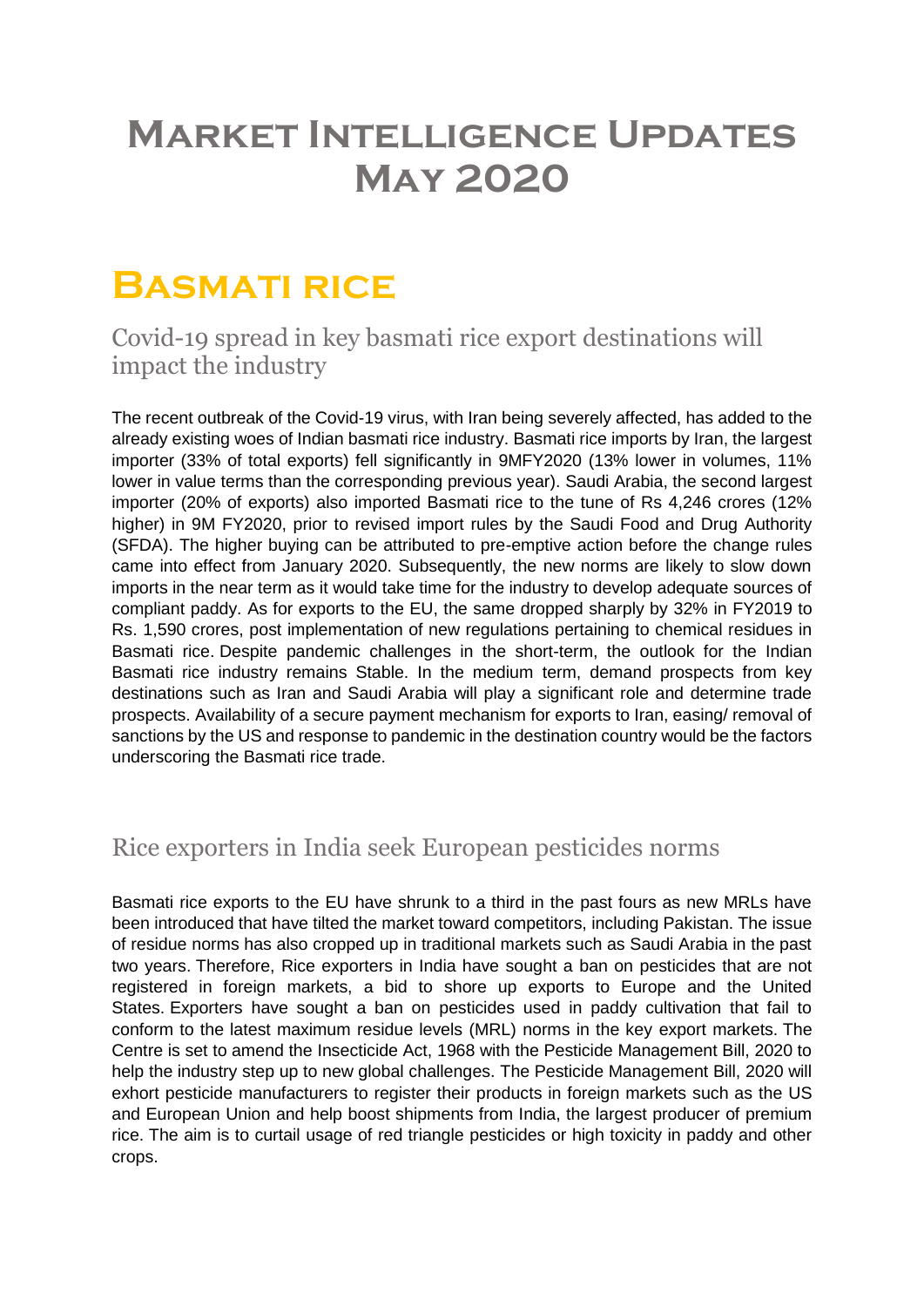### Cambodia to lift ban on fish, white rice, paddy rice exports

Cambodia will lift a ban on the exports of fish, white rice and paddy rice that had been put in place to ensure local food security during the COVID-19 pandemic. The Royal Government has decided to allow the exports of paddy rice, white rice and fish starting from May 20, 2020 onward. The lifting of the ban, which has been imposed since April 5, came after the Southeast Asian country had detected no new COVID-19 cases for more than a month, and all of the 122 COVID-19 positive patients in the kingdom had been cured.

# Philippines to import 300,000 tonnes of rice

The Philippines is seeking delivery of the additional 300,000 tonnes of rice before the third quarter, when domestic harvesting is usually low. The Philippines became the world's biggest rice importer in 2019 with purchases estimated at a record 2.9 million tonnes. It usually buys from Vietnam, but also imports rice from Thailand. The government has already sent inquiries to Asia's biggest producers in Myanmar, Vietnam, Thailand, India and Cambodia. Fresh demand from the Philippines, the world's top rice buyer, could boost export prices in Asia that are already at their highest in as much as two years. Last week, rice export prices from India held near a nine-month high on strong demand from buyers in both Asia and Africa. Prices in Vietnam for its 5% broken rice variety hit a two-year peak due to lower domestic supplies.

Vietnam has resumed rice exports after a brief halt in recent weeks while assessing its own supply situation

### Bangladesh rice exports stop; Gulf nations' demand up

Bangladesh imports basmati rice from Punjab and Haryana, and GI-tagged aromatic Gobindobhog rice from Bengal. Exporters have received new orders from the Gulf and the EU in the last one week. "Demand has gone up in GCC countries, particularly in Saudi Arabia. Cambodia, too, is showing good demand.

# Malaysia signs record deal to buy 100,000 tonnes of rice from India

Malaysia has signed a contract to import a record 100,000 tonnes of rice from India. The shipment is expected this month and next. The purchase this year is twice the average annual volume of rice Malaysia has imported from India over the last five years. This comes as countries like Myanmar, Vietnam and Cambodia have placed temporary curbs on their rice exports during the Covid-19 crisis.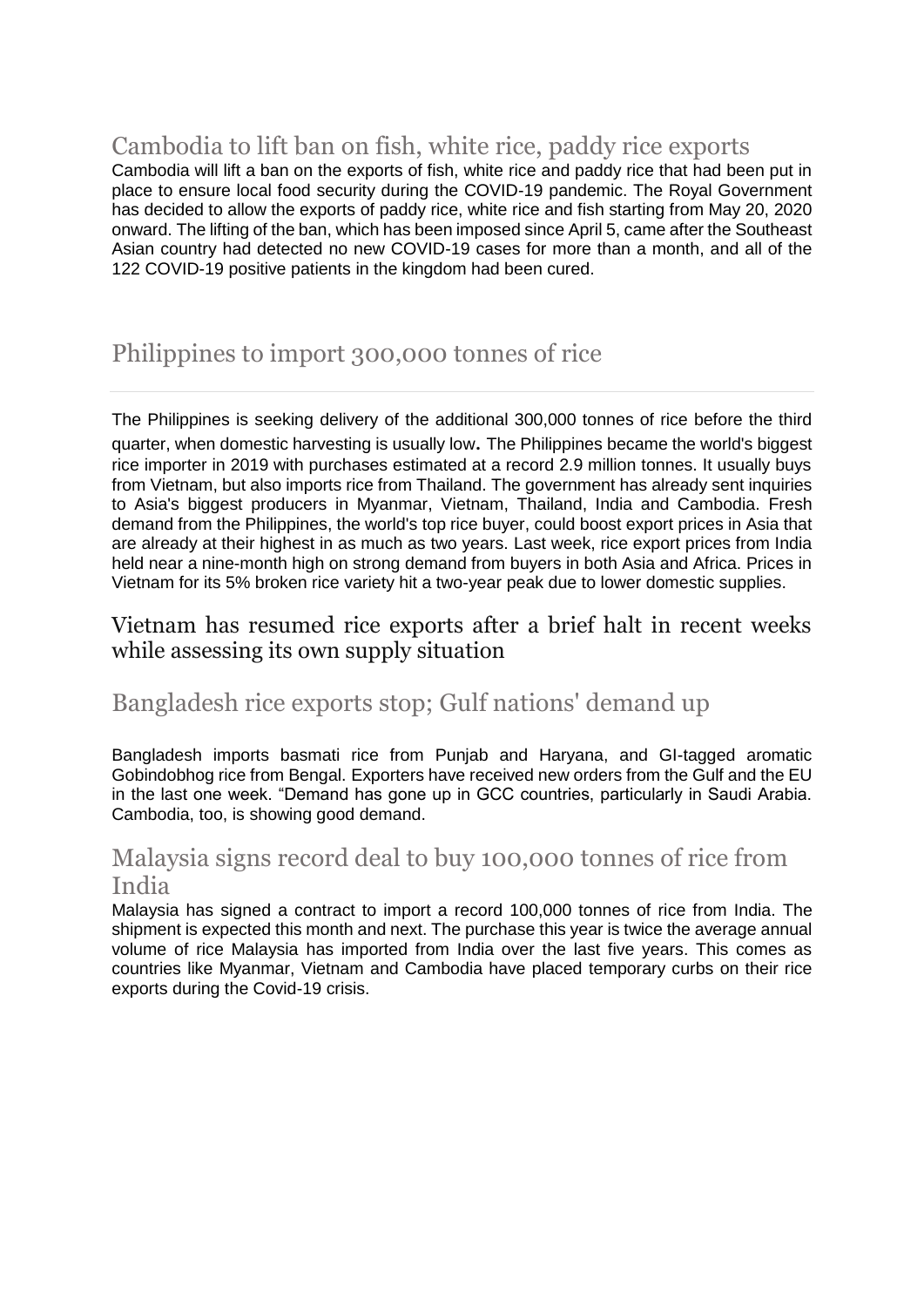# **tea** Fresh export orders for tea, basmati from Iran, China and Russia

Iran, China and Russia have placed fresh orders for Indian black tea in the midst of the Covid-19 outbreak, a boost for the domestic industry which has incurred losses of about 100 million kg of teas owing to the lockdown. West Asian nations led by Iran have also placed orders for basmati rice.

# There is a possibility of increasing tea exports to China

Tea is an immunity booster and therefore it is likely that consumption of tea will increase. There is a possibility of increasing exports to China. It is time to explore new markets for exporting tea based on health benefits of tea. It is an opportunity for tea producers to sell tea directly through online platforms. about 18% of India's production is exported and rest 82% is consumed domestically. The CIS countries including Russia imports about 50 million kgs of Indian tea followed by Iran about 40 million kgs, China about 12 million kgs, USA about 11 million kgs, UK about 10 million kgs, UAE about 10 million kgs, Germany about 8 million kgs, followed by other countries.

# **Banana**

### EU agrees to 2-year extension of Cameroon banana support measures

The European Union recently decided to extend its Banana Accompanying Measures (BAM) programme being implemented in Cameroon over the past 7 years (2013-2020) by two years. The extension of this programme, aimed at boosting the competitiveness of bananas produced in Cameroon. According to the EU, this 2-year extension was decided to support the banana sector weakened by the covid-19 health crisis and the security crisis.

### Wilt, drought and virus slash Philippines banana exports by 40% in 2020

Filipino exporters expect their banana shipments to drop by as much as 40 percent in terms of volume this year as output is drastically reduced by Fusarium Wilt and a drought, with the aggravating impact of COVID-19 on trade. 20 percent of the country's area planted to bananas have been damaged by Panama disease. As of March, he said, the disease has already affected about 30,000 hectares to 40,000 hectares of banana plantations in Mindanao.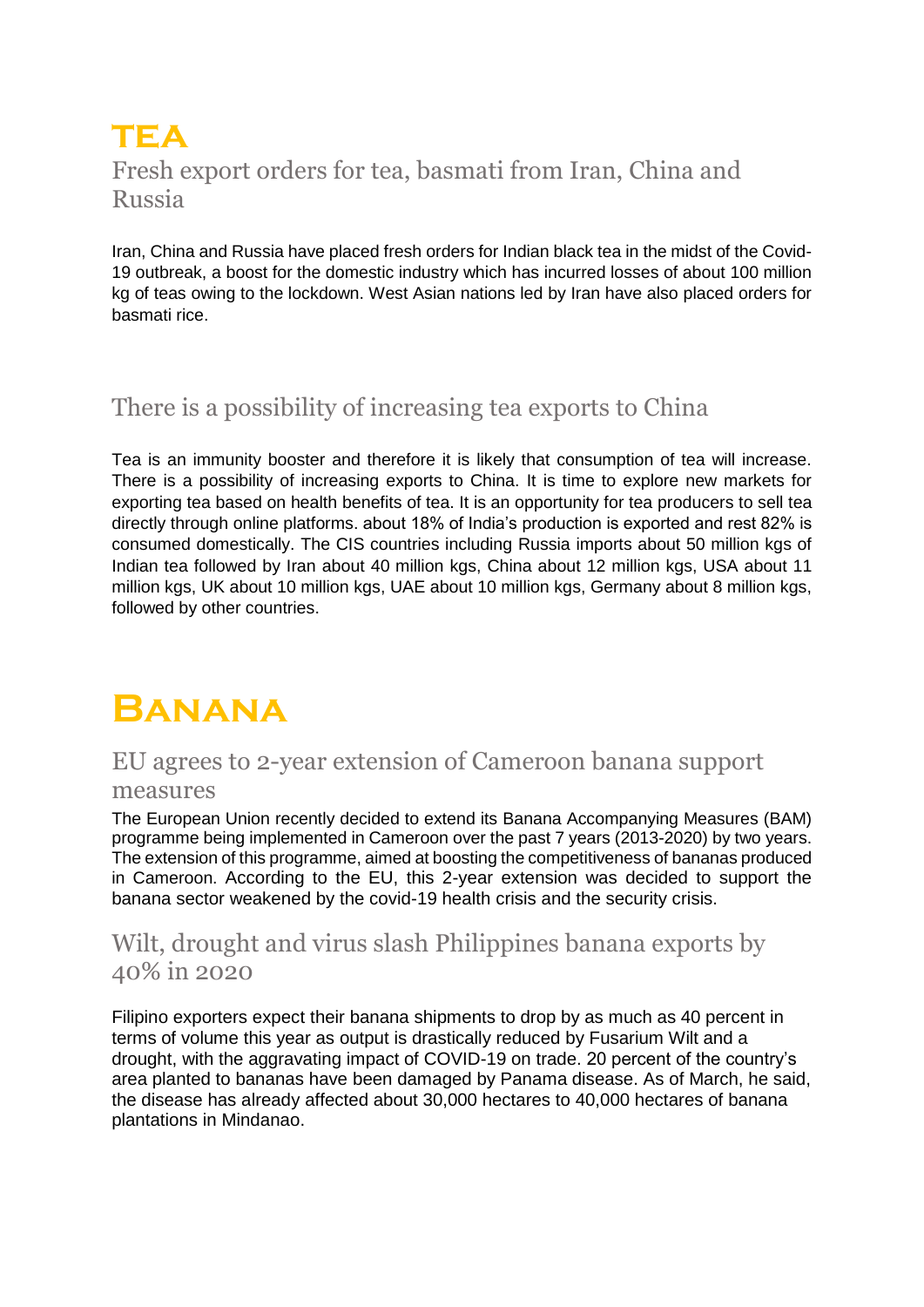# Ecuadorian bananas see price hike of 43%, ending up at £0.63 / kg

This series gives the average wholesale prices of bananas by country of origin. The prices are national averages of the most usual prices charged for bananas at wholesale markets in Birmingham and London. This publication is updated weekly.

|                         |                   | Current week price (£) |                     |                     |              |         |                              | Weekly change |             |
|-------------------------|-------------------|------------------------|---------------------|---------------------|--------------|---------|------------------------------|---------------|-------------|
|                         |                   | Supply<br>code         | Lower most<br>usual | Upper most<br>usual | Range        | Average | Previous week<br>average (f) | £             | %           |
|                         | Commodity (c)     |                        | A                   | <b>B</b>            | $B - A$      | c       | D.                           | $C - D$       | $(C - D)/D$ |
|                         | Country           |                        |                     |                     |              |         |                              |               |             |
|                         | Belize            |                        |                     |                     |              |         | 0.99                         | $\sim$        | ۰           |
| $\overline{2}$          | Cameroon          |                        |                     |                     |              |         | 0.80                         | t.            | ź           |
| $\overline{\mathbf{3}}$ | Columbia          |                        | 0.88                | 0.88                | $\theta$     | 0,88    |                              |               |             |
| $\overline{4}$          | Costa Rica        | $\overline{2}$         | 0.84                | 0.99                | 0.15         | 0,88    | 0.89                         | $-0.01$       | $-1%$       |
| 5                       | Dominican Republi |                        |                     |                     |              |         |                              |               |             |
| 6                       | Ecuador           | $\overline{2}$         | 0.40                | 0.77                | 0.37         | 0.63    | 0.44                         | 0.19          | $+43%$      |
| $\overline{t}$          | Ghana             |                        |                     |                     |              |         |                              |               |             |
| $\overline{8}$          | Honduras          |                        |                     |                     |              |         |                              |               |             |
| $\overline{9}$          | Ivory Coast       |                        |                     |                     |              |         |                              |               |             |
| 10                      | Jamaica           |                        |                     |                     |              |         |                              |               |             |
| 11                      | Martinique        |                        |                     |                     |              |         |                              |               |             |
| 12                      | Mexico            |                        |                     |                     |              |         |                              |               |             |
| 13                      | Panama            | t                      | 0.40                | 0.55                | 0, 15        | 0,46    |                              |               |             |
| 14                      | Surinam           |                        |                     |                     |              |         |                              |               |             |
| 15                      | Windward Isles    | $\overline{2}$         | 0.66                | 0.77                | 0,11         | 0,72    | 0.75                         | $-0.03$       | $-4%$       |
| 16                      | Guatemala         | $\overline{2}$         | 0.73                | 0.73                | $\mathbf{0}$ | 0,73    | 0.66                         | 0.07          | $+11%$      |
| 17                      | Nicaragua         |                        |                     |                     |              |         | 0.53                         |               |             |
| 18                      | Malaysia          |                        |                     |                     |              |         |                              |               |             |
| 19                      | Guadeloupe        |                        |                     |                     |              |         |                              |               |             |
| 20                      | Somalia           |                        |                     |                     |              |         |                              |               |             |
| 21                      | Venezuela         |                        |                     |                     |              |         |                              |               |             |

The average price of Colombian bananas is at £0.88, the same as the price for bananas from Costa Rica. Ecuadorian bananas saw a price hike of 43%, ending up at £0.63 / kg.

All prices are in pounds (£) per kg.

# Morocco: Exports of fruits & vegetables cross one-million-ton threshold

Morocco's exports of fruits & vegetables crossed this season the million-ton threshold, increasing by 6%, to 1,077,000 ton. This is despite the current global difficult situation. The export of Moroccan tomatoes went up by 4% to 514,000 tons this farming season. The sales of Moroccan red fruits to overseas market also rose by 25% to 82,500 tons. The same upward trend has been seen in the export of watermelon which soared by 61 pc to 104,400 tons, while that of avocado almost tripled to 32,800 tons. However, exports of citrus fruits fell by 28% due to the drop in production. The exports of processed of Moroccan agricultural products increased by 17% this season reaching 299, 000 tons against 255,800 tons recorded same period last year.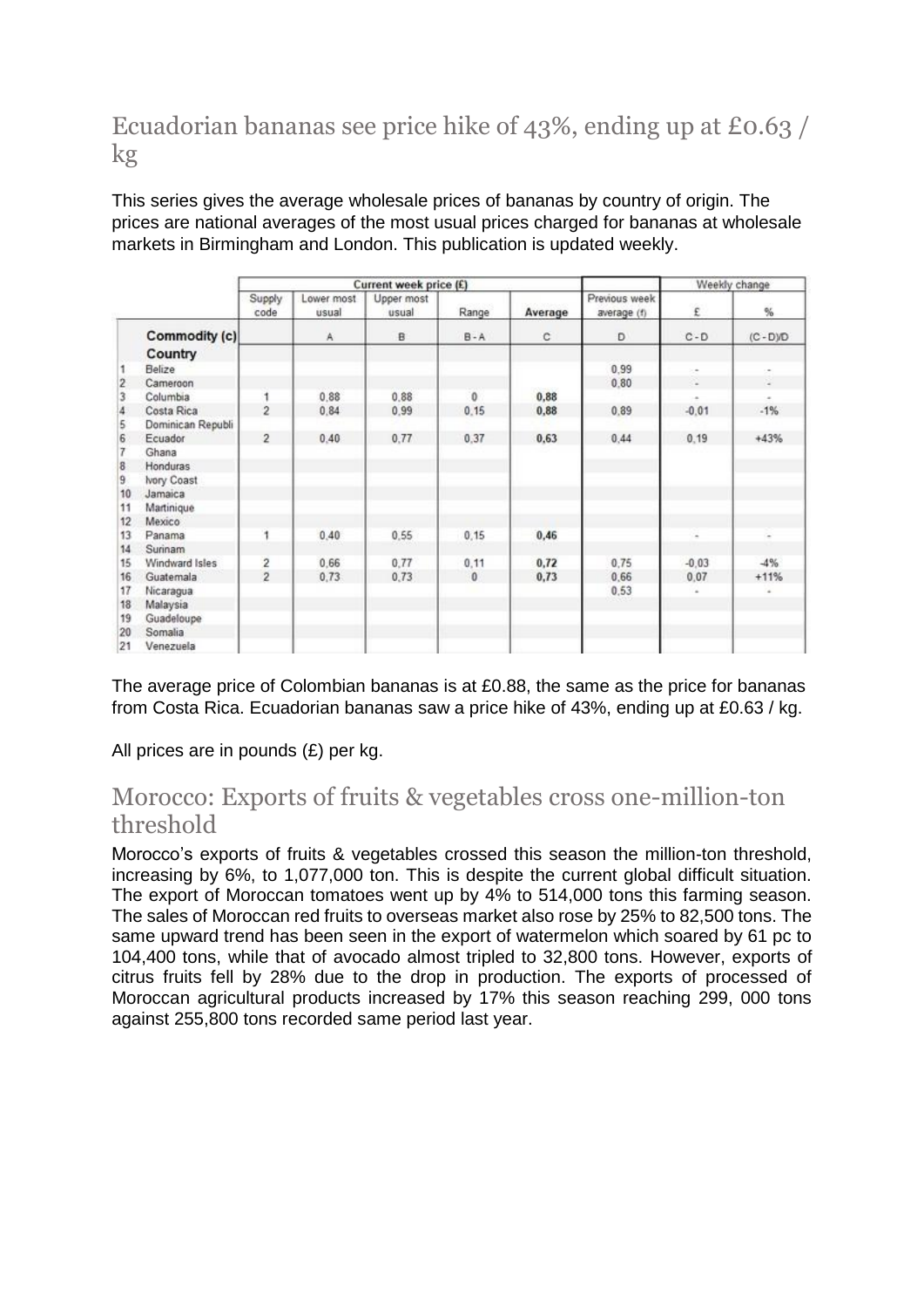# Brazil expects a record harvest in 2020

Brazil's agricultural harvest is expected to reach a record volume this year, which could rise to 247 million tons, according to government calculations released on Tuesday. This figure represents a 2.3% or 5.5 million-ton increase in production over the 2019 campaign. The Brazilian countryside will thus avoid the effects of the pandemic and will remain as one of the country's economic engines compared to other productive sectors that are already beginning to feel the serious consequences of COVID-19.

# **Potatoes and Onions**

# More potential for early potatoes due to increased private consumption

As a staple food with a long shelf life, potatoes are currently among the favourites on consumers' shopping lists. The potato market in Germany and throughout Europe is benefiting from this. On the other hand, sales in the catering trade have slumped sharply due to the closure - especially processed potato products are suffering as a result.

### Azerbaijan exports onions to Arab countries

Azerbaijan is set to export onions to almost 10 countries this year. Azerbaijan exports onions to Ukraine, Russia, Belarus, Turkey, and since this year has begun their export to Poland and the Arab countries.

### Costa Blanca growers surrender in cheap onion war with New Zealand and Peru as Vital Crops Just Rot in the Ground

Onion growers from Spain's Costa Blanca say they have been forced to surrender in a cheap onion price war with New Zealand and Peru. The local growers say their own crops are just not worth picking because of undercutting from overseas markets that are selling to Spanish shops.

[euroweeklynews.com](https://www.euroweeklynews.com/2020/05/14/spains-costa-blanca-farmers-forced-to-surrender-in-cheap-onion-war-with-new-zealand-and-peru-as-vital-crops-just-rot-in-the-ground/)

# Potatoes from storage becoming cheaper in Russia

Despite the fact that potato stocks at local farms and households are practically depleted, the price of these products on the Russian market has been declining since early May. at the moment, producers are ready to ship potatoes from the 2019 harvest at a price of 10- 18 rubles / kg (\$ 0.14-0.25 / kg), which is on average 24% cheaper.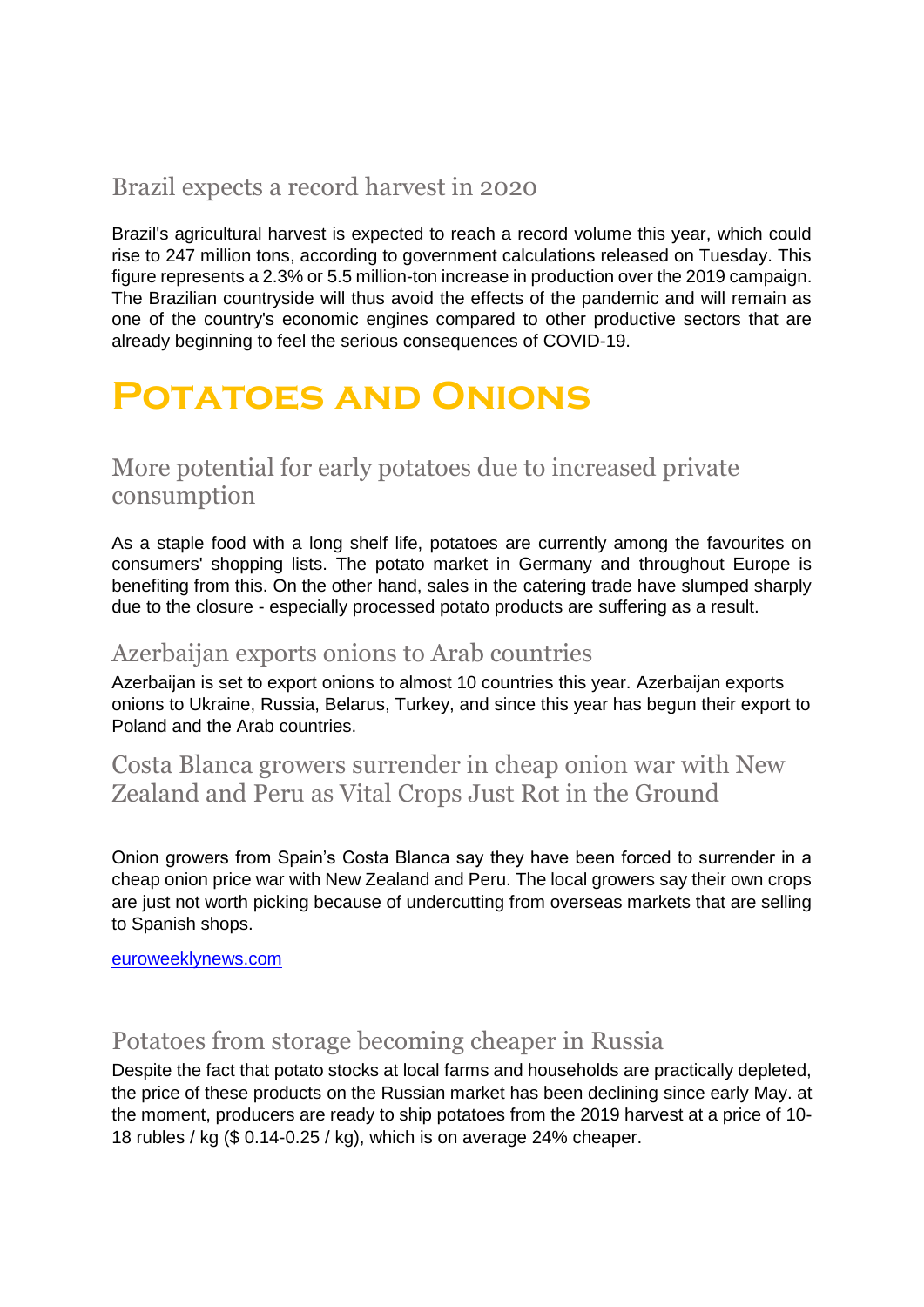# Rain hurts Tasmanian potato crop

Tasmanian potato growers, who produce the bulk of Australia's French fries, are having a disastrous harvest. Months of wet weather is making it impossible to get onto paddocks in parts of the state. Waterlogged potatoes, destined for French fries, have been left to rot. Those farmers and contractors that are persevering are getting machinery bogged and are running into storage problems.

### Switzerland: record sales of potatoes and lemons

Sales of organic lemons in the Swiss retail trade reached a record level in March. On average, 161 tonnes of organic lemons were sold per week, (47% more than in February and 53% more than in March of the previous year). The proportion of organic lemons remained almost unchanged from the previous month at 42 %.

### Potatoes record peak sales

In March the average weekly sales of organic potatoes in the retail trade were 232 tonnes. This is 32% more than in the same month of the previous year and marks a peak value in the last three years. Conventional potatoes recorded an even stronger increase (+42%), which is why the organic share fell to 9.7%.

# Potato retail demand in Ireland remains buoyant

Potato retail demand in Ireland remains buoyant and the food service sector is now operating at around 20-25% of capacity as more restaurants open on a take-out basis. Greenhouse potatoes started over the last two weeks and roadside sales are expected to begin next week. With current travel restrictions in place it is unknown what projected sales will be. If dry weather and winds conditions persist crops will most likely be delayed, especially along the east coast. First outdoor early crops are expected to be dug for the June bank holiday weekend. The market situation remains largely unchanged in the UK. Conditions are also extremely dry and the rain last week wasn't quite enough to make a difference. Frost concerns remain if cooler nights become present. The European futures market has traded higher for the first time in weeks since the pandemic hit. There are 2 million tonnes of processing potatoes in Northern Europe which will need to be moved for animal feed, starch or ethanol production before the start of next season.

# Netherlands to supply industrial potatoes to Ukraine

The Netherlands has begun supplying potatoes, originally intended for processing, to Ukraine. This is a step in the right direction as, due to the closure of restaurants, cafes and hotels, in the Netherlands and Belgium the production of French fries has stalled. Market participants estimated the remnants of potato, which was intended for processing, at 2 million tons. The Netherlands announced a commitment of € 50 million to support potato producers and processors affected by the situation. However, Dutch potatoes are not wasted - they are already actively supplying them to the Ukrainian market. Despite the fact that these varieties are not intended for fresh consumption, potatoes from the Netherlands sell well, as they have high quality parameters and its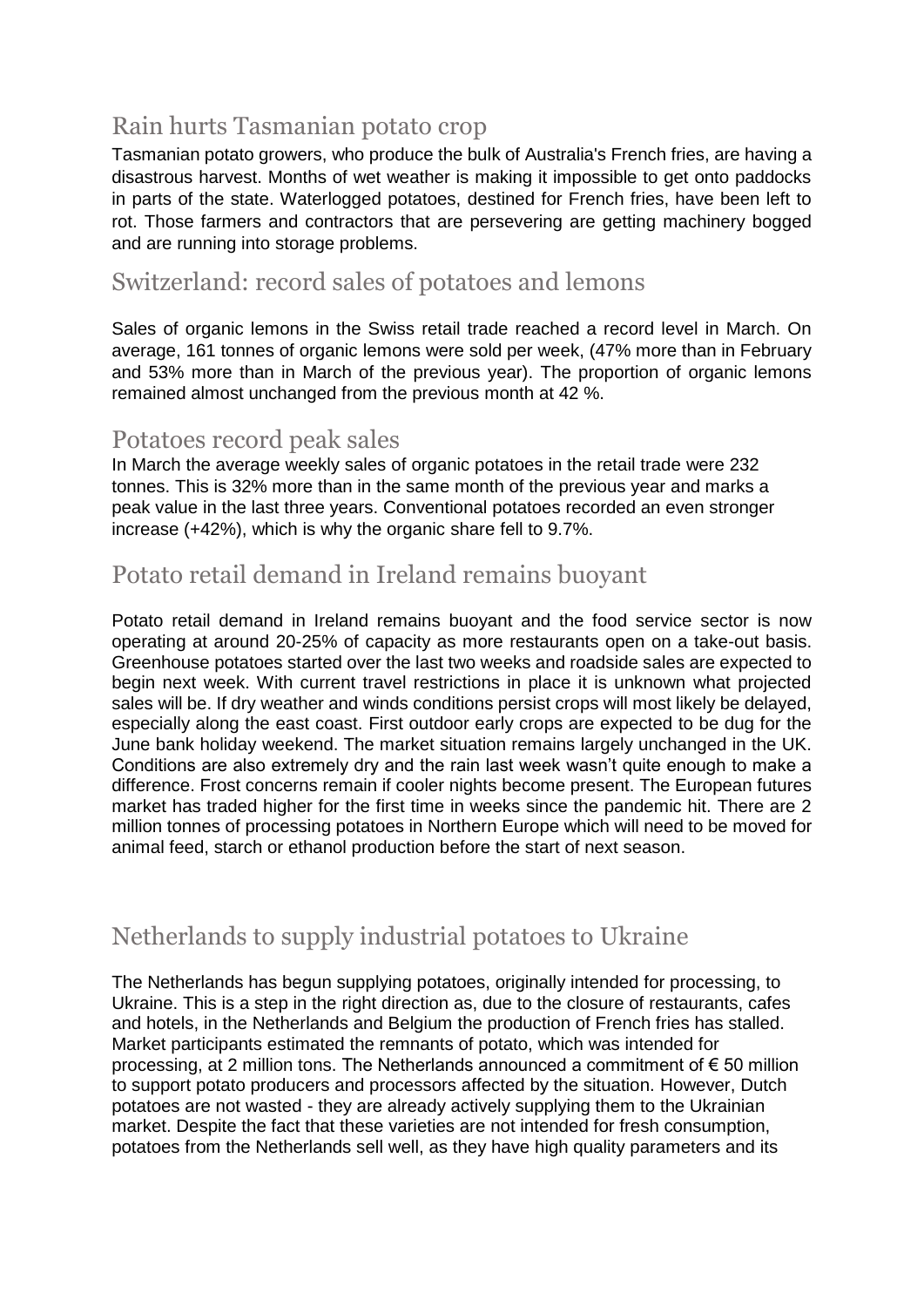price is comparable to prices for Ukrainian potatoes. This is very beneficial for Dutch suppliers, otherwise the product would have to be disposed of.

On average, Ukrainian wholesalers for potatoes from the Netherlands ask about 30-35 US cents per kg (8-9 UAH / kg) of potatoes for delivery to Kiev. There are also offers on the market for the supply of potatoes from the Netherlands to order. At the same time, prices for potatoes in Ukraine remain stable, and consumer demand begins to switch to early (young) potatoes, which are already entering the market.

#### Source: [en.potatosystem.ru](https://en.potatosystem.ru/niderlandy-postavlyayut-promyshlennyj/)

### Large potato imports by Ukraine, strong Russian exports to neighboring countries

Traders in Ukraine tried to satisfy the market demand through imports from out of country, with Russia and Belarus as the main suppliers. In March-April they were joined by Poland and the Netherlands. Furthermore, due to a crisis in the European HoReCa segment, even Belgium started shipping processing potatoes to the Ukrainian fresh market. Fruit-Inform points out that the Ukrainian market fully depended on imported potatoes the past season, and Ukraine's imports of potatoes reached record high figures in the autumn and spring of 2020. As a result of significant imports, potato prices did not rise during the traditional long term storage period. Prices reached a low of UAH 7/kg (26 US cents) in January-March 2020, and the average price at the end of April stood at UAH 8/kg (30 US cents).

In addition to the Ukraine, Russia actively shipped potatoes to Moldova, Belarus, the Caucasian states and the Central Asian Republic. In fact, Russian potatoes accounted for the largest share of supply of potatoes in the markets of Ukraine, Moldova, and Uzbekistan during the main part of the storage period. As a result, such active exports resulted in a significant price rise during the storage season. In September 2019 average price in Moscow stood at RUB 9-10/kg (12/13 US cents) and by April 2020, it almost doubled to RUB 17-18/kg (24/25 US cents).

Source: [potatonewstoday.com](https://www.potatonewstoday.com/2020/05/12/report-heavy-potato-imports-by-ukraine-strong-russian-exports-to-neighbouring-countries/)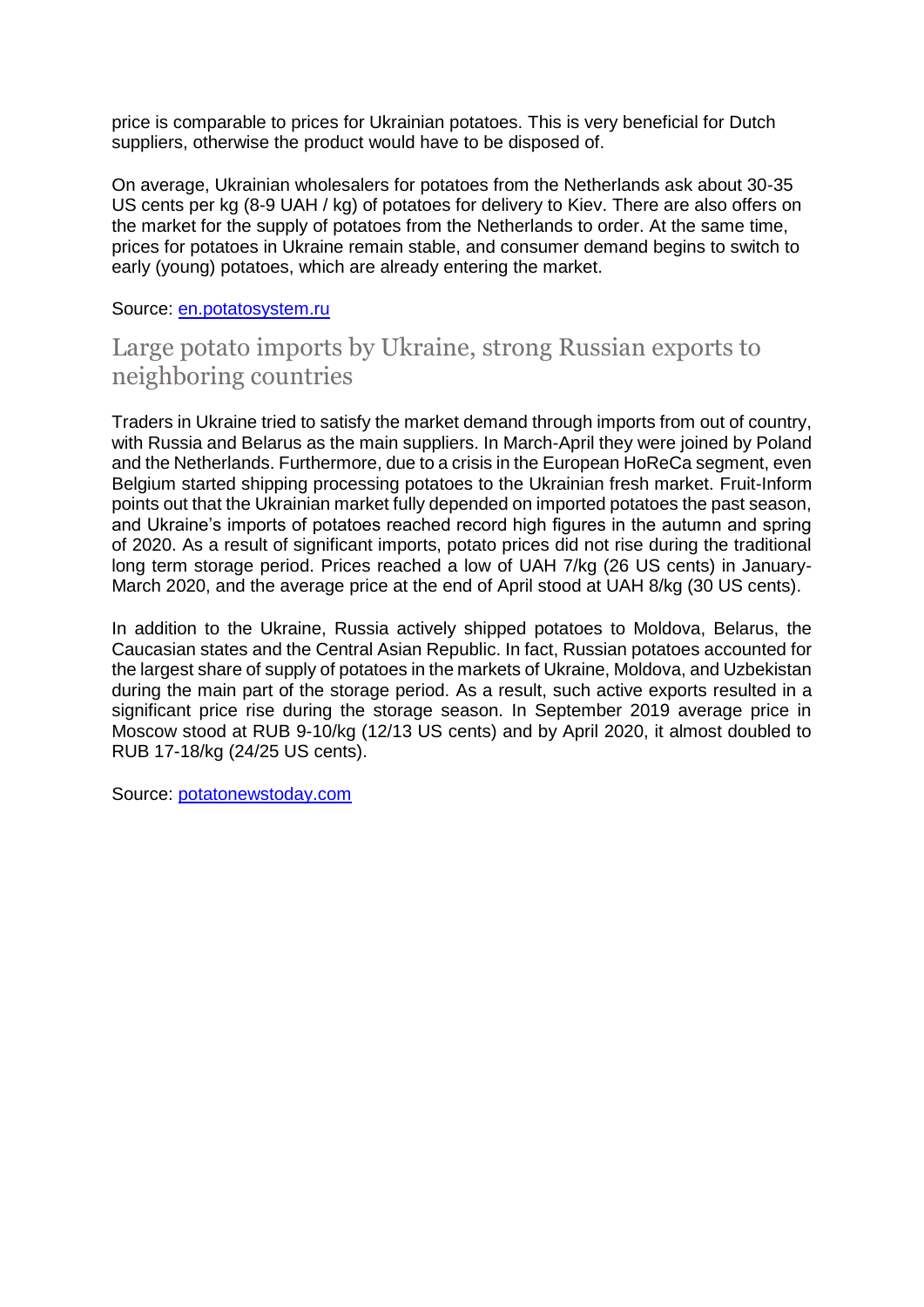# **Citrus fruits**

### Turkey eases restrictions on lemon exports

In early April, Turkey decided to subject lemon exports to restraints until August 31. Now these restrictions are eased, exporters are allowed to export lemons again.In an announcement yesterday, the Ministry of Agriculture and Forestry allowed exporters to export 10.000 tons of lemons.

#### Source: [Hurriyet](https://www.hurriyet.com.tr/ekonomi/limonda-10-bin-tonluk-dis-satim-izni-ihracatcilari-ve-ureticileri-sevindirdi-41518269)

# Citrus greening threatens Pakistan's citrus production & export

A big share of export quality fruit rejected annually due to the presence of signs of citrus greening disease on fruit. This means there is a need to control this disease to a reasonable level. There are also many diseases in the citrus crop which badly affect the fruit quality and its aesthetic look which made it unacceptable in the local and international markets. Huanglongbing (HLB) considered as a bacterial disease assumed to be Originate from China in 1890 as "Yellow shoot disease". The disease has symptoms on all over the plants and can be detected from leaves, shoot, chemical properties and fruits. The Asiatic form is prevalent in Pakistan, which is a threat for the citrus industry of Pakistan. At present there are more than 50 countries in Asia, Africa and America affected. The citrus export of Pakistan could be devastatingly affected due to this disease outbreak.

Source: [technologytimes.pk](https://www.technologytimes.pk/2020/05/12/citrus-greening-a-threat-to-citrus-production-and-export-in-pakistan/)

# South African 2020 export season shows strong increase in global citrus demand

The South African 2020 export season has shown a strong increase in the global demand for citrus. Currently the export volumes of lemons doubled that of 2019. To date the increased global demand of lemons has resulted to 5,1 million 15kg equivalent cartoons exported which is more than double the 2,1 million 15kg equivalent cartoons exported in 2019. Whereas, the bulk of shipment have been exported to the Middle East (64%).Currently 24 thousand cartoons of oranges have been exported, all of them were exported to the Middle East. On the other side, despite the increase in global demand for citrus, there are many factors affecting the 2020 export season in South Africa which becomes costly for many producers. One of them being the disruption caused by the Covid-19 pandemic due to the cost of harvesting, handling and packaging given all the mobility restrictions and hygiene measures implemented to prevent the spread of the disease.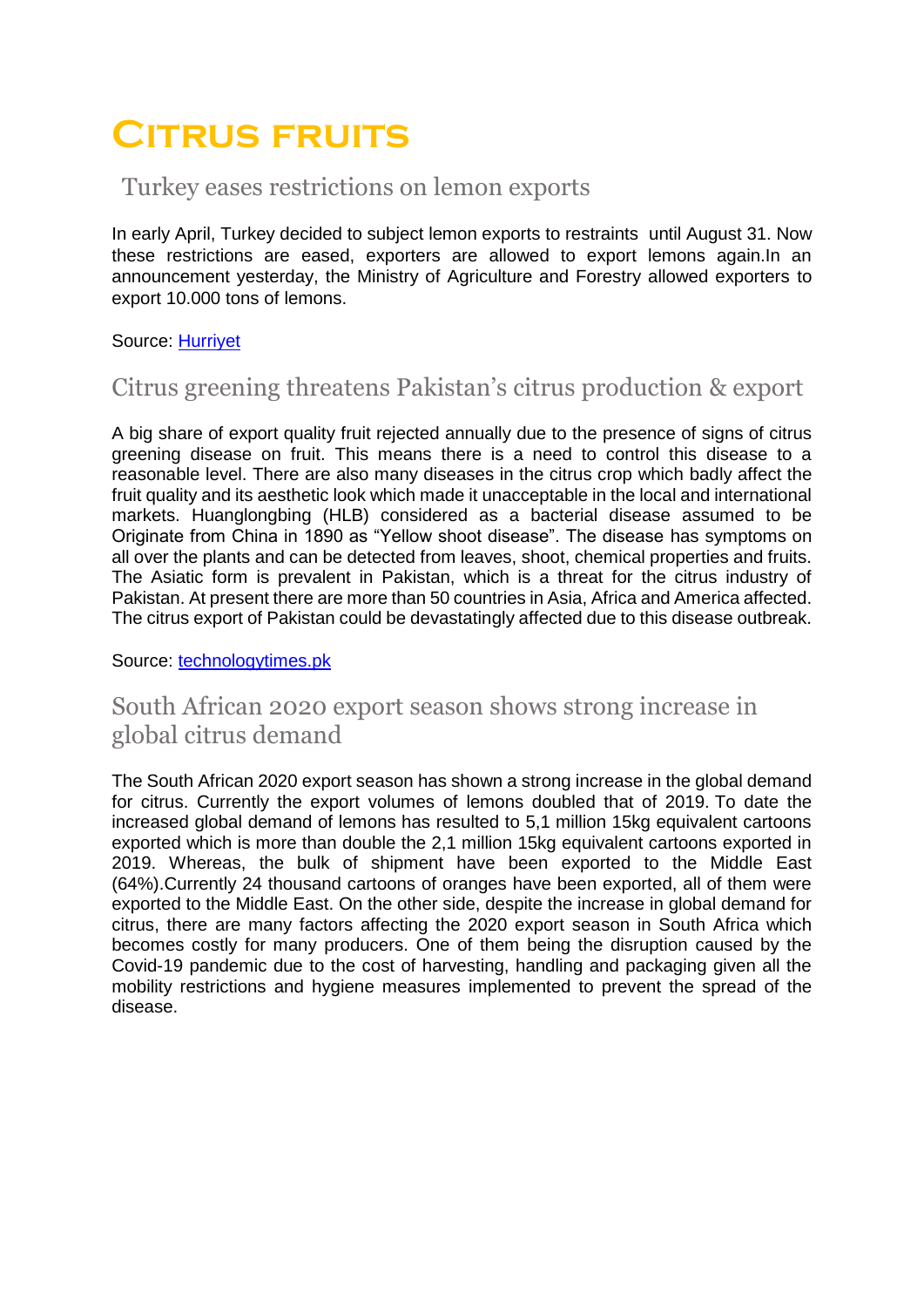# Lockdown led to growth in sales of Israeli grapefruit in Europe and a decrease in Asia

Grapefruit from Israel is distinguished from other grapefruit by its better internal quality, the ratio of sugar to acidity and general appearance compared to other Mediterranean sources. On the production side, little impact from the Corona virus has been witnessed. The warehouses were fully operational and the new regulations were well anticipated. Grapefruit from Israel is exported to almost every country in the world. Due to the lockdown in Asia, a shift in volumes towards other continents was seen. For example, significant growth in sales was seen from the Far East and in the European market, and a significant decline in Asia. The area of grapefruit has grown considerably in recent years and it is expected that it will continue to grow in the years to come.

#### [www.fruitpro.nl](http://www.fruitpro.nl/)

# Brazil: 2020-2021 orange crop projected at -25.6% less volume than previous season

The 2020-2021 orange crop for Brazil oranges is estimated at 287.76 million boxes of 40,8 kg. This number is 25.6% smaller than the previous crop of 386.79 million boxes, and 12.5% below the average crop size for the last 10 years. Approximately 20.56 million boxes are expected to be produced in the Triângulo Mineiro. Expected yield is estimated at 790 boxes per hectare, as compared to the 1,045 boxes per hectare in the previous crop.

# HLB detected in Kenya: South African citrus growers advised to monitor for arrival of disease vector

Huanglongbing (HLB), or Asian greening disease, has been detected in Kenya four years after the disease vector, the Asian citrus psyllid (ACP), was detected in the country. In southern African countries, early warning surveillance has been initiated in eSwatini, Zimbabwe, Namibia, Angola, Zambia, and Mozambique.

[www.citrusres.com](http://www.citrusres.com/)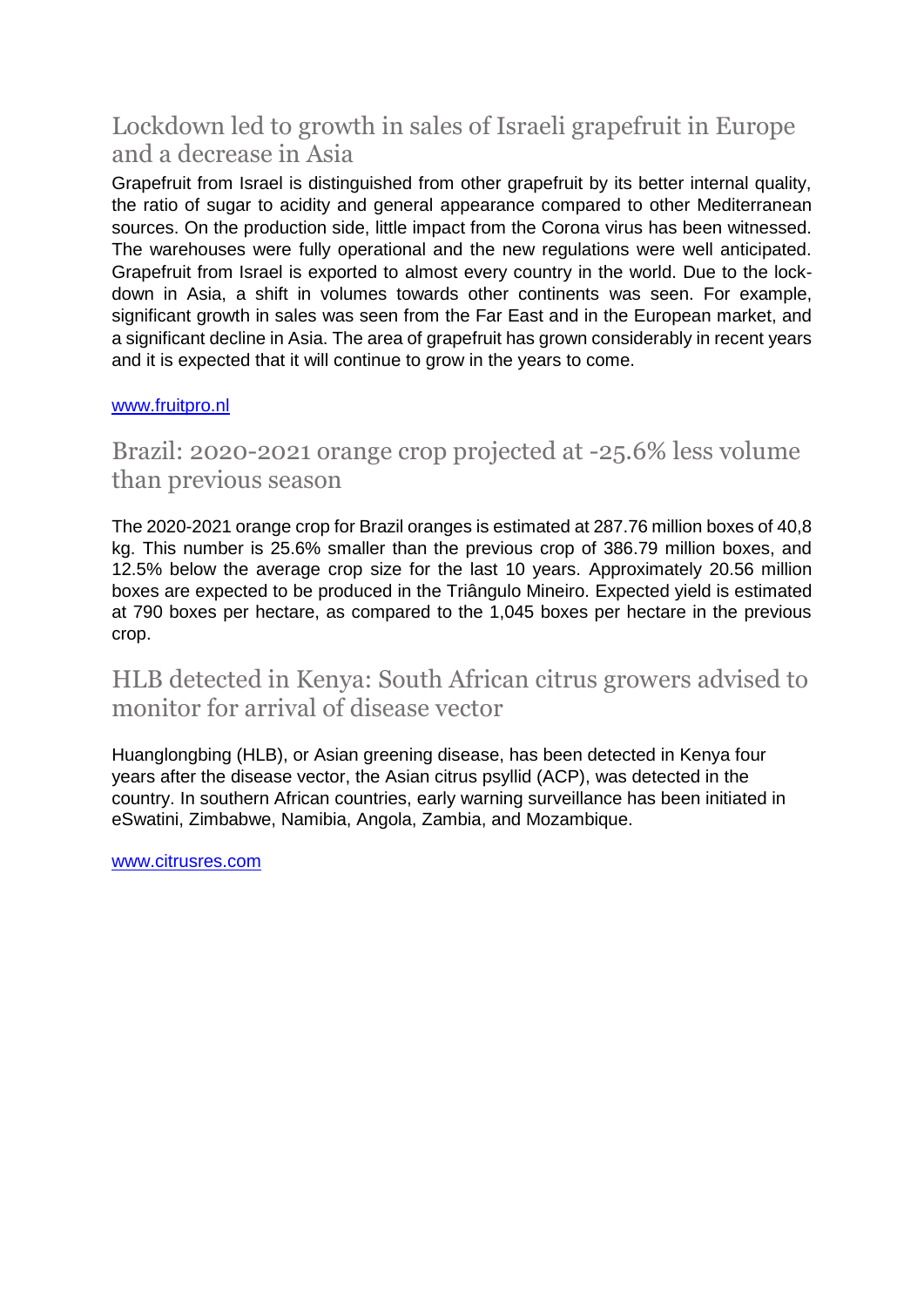# The expansion of COVID-19 in the US could jeopardize more than 20,000 tons of Mexican rambutan

The spread of the coronavirus in the United States and the possible decrease in the demand for exotic fruits could compromise the export of more than 20,000 tons of rambutan produced in the Mexican state of Chiapas.The forced closure of businesses and the increase in unemployment could cause a 30% contraction in the country's growth in the second quarter and a 5% contraction in 2020.

# Chilean kiwi exports focus on Europe

As of week 17-2020, Chile has exported a little more than 30,700 tons of kiwi, i.e. 20% less than in 2019.To date, Chile has shipped 9,401 tons of kiwis to Europe (30%), 7,387 tons (24%) to the Far East, 6,353 tons (21%) to Latin America, and 4,281 tons (14%) to North America. These destinations are followed by Russia (6%) and the Middle East (5%), with 1,893 and 1,439 tons respectively. 28,555 tons (93%) of the Chilean kiwi exported corresponds to the Hayward variety, 6% to yellow varieties (1,970 tons), and the remaining 1% to other varieties. It's worth noting that, compared to the previous season, there's been a 20% decrease in shipments of the Hayward variety and, within the remaining volume of the other varieties, an increase in participation of yellow pulp fruit, such as Dori, Soreli, and Jintao, which absorb 78% of the offer.

#### Source: [simfruit.cl](https://www.simfruit.cl/avance-temporada-del-kiwi-chileno-cosechas-casi-llegan-a-su-fin-mientras-exportaciones-se-focalizan-en-europa/)

### Lychee prices declining in China

In China, lychee cultivation is mainly found in Guangdong, Hainan, Guangxi, Fujian, and Sichuan, with Guangdong and Guangxi being the largest in terms of dedicated acreages. Total production this year is expected to be 10% to 20% higher than last year. The export price of their main product, feizixiao, reached 9 yuan/half a kilo last year. In China, the highest purchase prices given by fruit traders in Beijing and Shanghai were 7.5 - 7.8 yuan/half a kilo; the estimated purchase prices of this variety this year is 5 yuan - 6 yuan/half a kilo.

Most of the lychees recently became available are those of guihuaxiang, feizixiao, and baitangying varieties produced in Hainan Province. The initial market price was high, as lychees from Hainan were the earliest to reach the market, and the supply was not large. With the approaching of May, products from Guangdong and other areas arrived at the market, and the market price has been dropping.

Source: iFresh Asia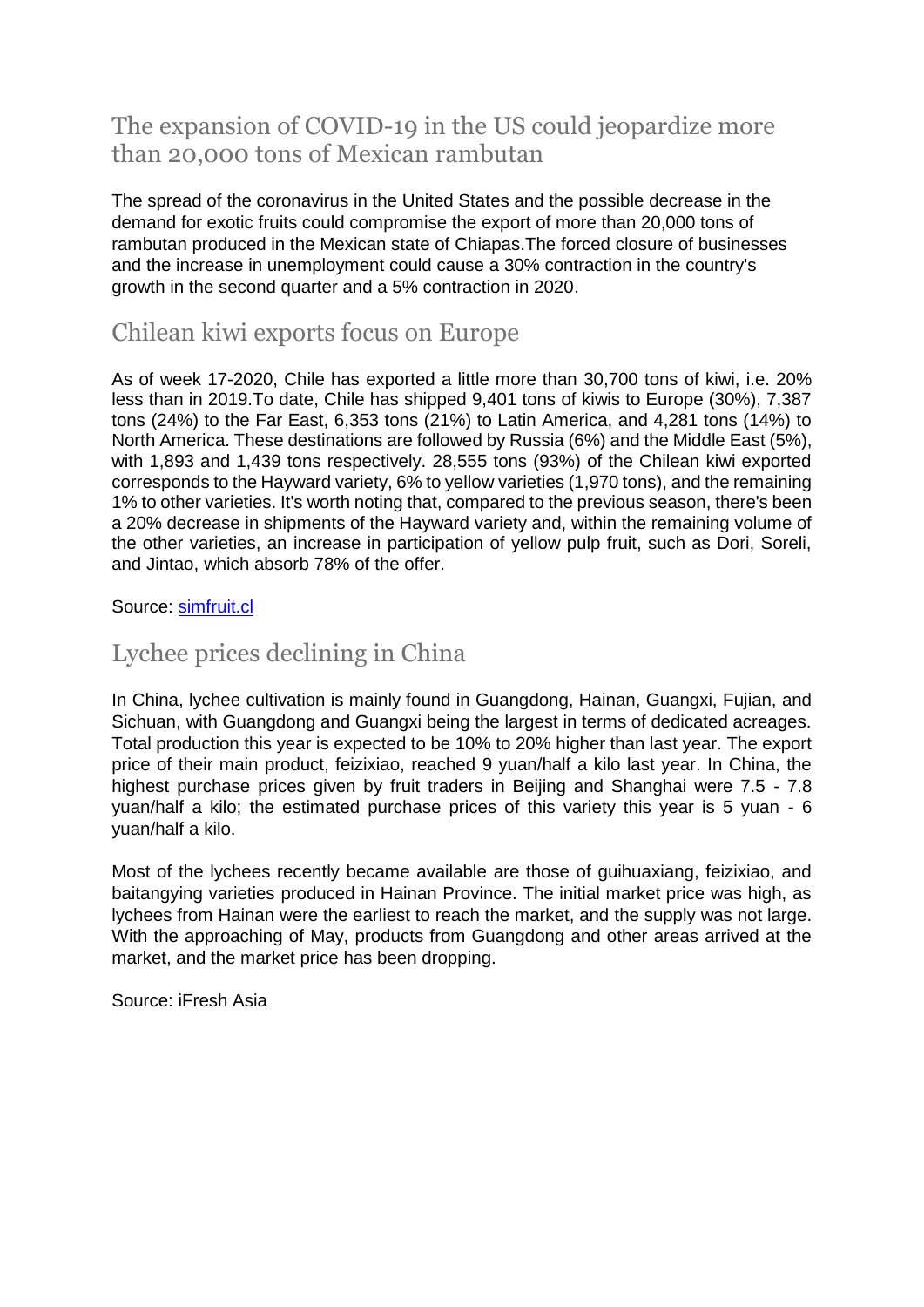# Apples in Poland are 94% more expensive than last year

From March 9 to May 5, the average prices of the 10 most popular fruits in Poland have increased by over 17 percent, comparing to the same period last year. Apple prices have increased the most, by almost 94 percent. Pears have gone up by nearly 31 percent; oranges, by over 28 percent, and lemons and watermelons by over 20 percent. Slight increases have also been recorded by mandarins and grapes. Meanwhile, pineapples have gone up by at least 5%. Only bananas and grapefruit are slightly cheaper, with drops of between 1 and 2%. While the top 10 fruits have gone up by 17.3 percent, vegetable prices have increased by 6.3 percent. The demand for apples in the first weeks of the pandemic almost doubled.

Source: [biznes.wprost.pl](https://biznes.wprost.pl/gospodarka/10324181/jablka-drozsze-o-94-proc-pandemia-i-susza-odbijaja-sie-na-cenach-owocow.html)

# African swine fever spreads in southern Philippines

Philippines confirmed on Sunday that African swine fever infections had spread in the south of the country, which accounts for nearly a third of the nation's 12.8 million pig herd. The world's 10th-largest pork consumer and seventh-biggest pork importer reported its first-ever African swine fever outbreaks in September 2019 in some backyard farms near the capital Manila.

### 15% drop in Spanish stone fruit production

The peach and nectarine production would only reach about 40 million kilos, compared to 49 million kilos in 2019. 20% reduction is expected in the earliest varieties. For the mid-season ones, the drop won't be as sharp. A reduction of between 15 and 20% is also expected in the northern growing areas, such as Aragon and Catalonia, even though the harvesting hasn't started yet in these regions. The decrease in the stone fruit production has been largely due to a reduction in the acreage, which has stood at around 2,000 hectares in both Catalonia and Extremadura. Despite the fall in production, the demand remains smooth, despite the uncertainty about consumer behavior that has been observed in recent weeks.

### Citrus growers from Veracruz stop harvesting limes due to the coronavirus

Citrus growers in the Mexican municipality of Martínez de la Torre, in the state of Veracruz, have temporarily halted the lime harvest due to the consequences of the spread of COVID-19 both in Mexico and in one of its main importers, the United States. This situation is worrying not only for the citrus sector but for the population in general, as lime is one of the main economic engines of this entire area. Some packers were ceasing to export citrus to their destinations and that the product was being paid poorly, so citrus producers had decided not to cut it. If this situation continues, the citrus sector and the local economy would be in crisis this year.